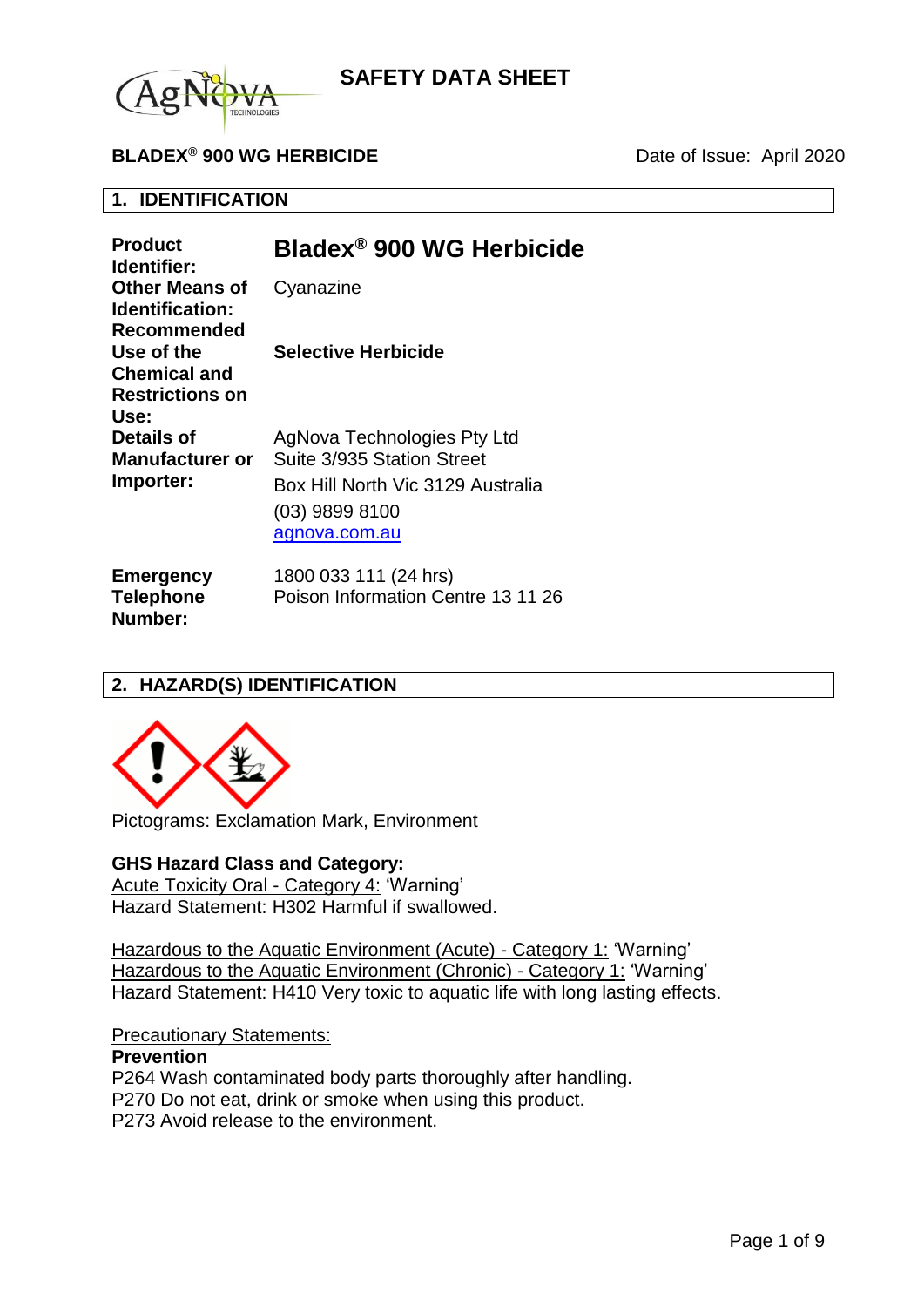

## **BLADEX<sup>®</sup> 900 WG HERBICIDE** Date of Issue: April 2020

#### **Response**

P301+P312 IF SWALLOWED: Call a POISON CENTRE/doctor if you feel unwell. P330 Rinse mouth. P391 Collect spillage

#### **Storage**

No statements

#### **Disposal**

P501 Dispose of contents/container in accordance with local and state regulations.

| <b>ADG</b>             | Classified as "Dangerous Goods" according to the Australian Code |
|------------------------|------------------------------------------------------------------|
| <b>Classification:</b> | for the Transport of Dangerous Goods by Road and Rail.           |
|                        | Dangerous Goods Class 6.1 refer to section 14                    |
| <b>SUSMP</b>           | Poison Schedule 6 (S6)                                           |
| <b>Classification:</b> | (Standard for the Uniform Scheduling of Medicines and Poisons)   |

### **3. COMPOSITION AND INFORMATION ON INGREDIENTS**

| Ingredients:      | <b>CAS Number:</b> | <b>Concentration (%):</b> |
|-------------------|--------------------|---------------------------|
| Cyanazine         | 21725-46-2         | 90.0%                     |
| Inert Ingredients |                    | 10.0%                     |

### **4. FIRST AID MEASURES**

**If poisoning occurs, immediately contact a doctor or Poisons Information Centre (Phone 13 11 26), and follow the advice given. Show this Safety Data Sheet to a doctor.**

#### **Description of Necessary First Aid Measures:**

- **Inhalation:** Remove to fresh air. Rest. Consult a doctor after significant exposure.
- **Ingestion:** Immediately rinse mouth and drink plenty of water. Consult a doctor. Do not induce vomiting without medical advice. Show doctor safety data sheet.
- **Skin Contact:** If on skin, remove contaminated clothing and wash skin thoroughly with soap and water.
- **Eye Contact:** If in eyes, hold eyes open and flood with water for at least 15 minutes and see a doctor. Consult an ophthalmologist.
- **First Aid Provide washing facilities in the workplace.**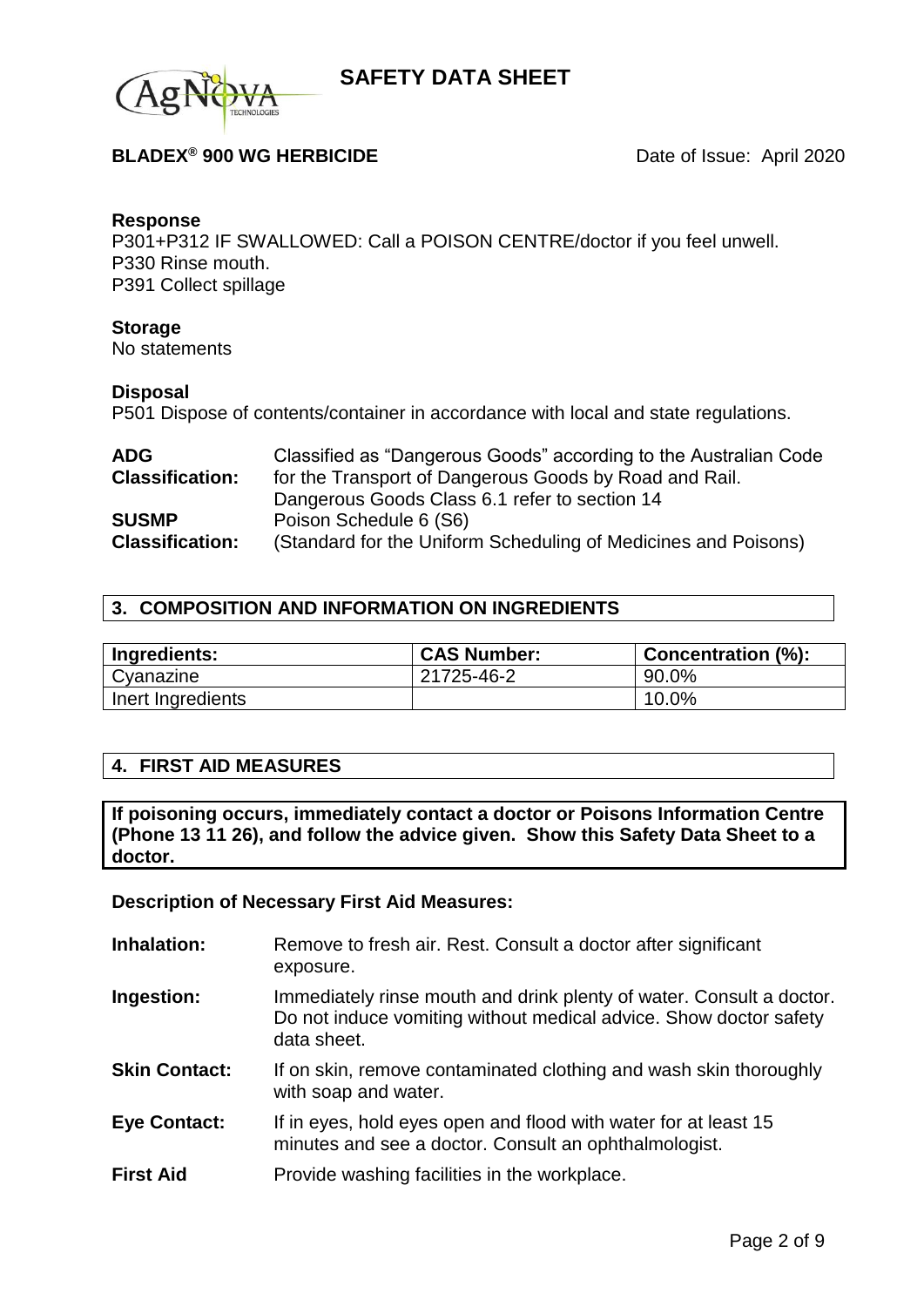

## **BLADEX<sup>®</sup> 900 WG HERBICIDE** Date of Issue: April 2020

**Facilities:**

**Symptoms Caused by Exposure, Both Acute and Delayed:** Not available

**Medical Attention and Special Treatment:** Treat symptomatically. No specific antidote known.

#### **5. FIRE FIGHTING MEASURES**

| <b>Suitable</b><br><b>Extinguishing</b><br>Media:                                                              | Water spray, dry chemical, alcohol resistant foam, carbon dioxide.                                                                                                          |
|----------------------------------------------------------------------------------------------------------------|-----------------------------------------------------------------------------------------------------------------------------------------------------------------------------|
| <b>Specific</b><br><b>Hazards Arising</b><br>from the<br><b>Chemical:</b>                                      | In case of fire, decomposition products may occur i.e. carbon<br>monoxide, carbon dioxide, nitrogen oxides, hydrogen oxides,<br>hydrogen chloride gas.                      |
| <b>Special</b><br><b>Protective</b><br><b>Equipment and</b><br><b>Precautions for</b><br><b>Fire Fighters:</b> | Ensure respiratory equipment is available. Use self contained<br>breathing apparatus. Do not let extinguishing water enter the soil,<br>surface waters and sewerage system. |

### **6. ACCIDENTAL RELEASE MEASURES**

| <b>Personal</b>                                                  | Product is poisonous if absorbed by skin contact or inhaled or                                                                                                                                                |
|------------------------------------------------------------------|---------------------------------------------------------------------------------------------------------------------------------------------------------------------------------------------------------------|
| Precautions,                                                     | swallowed. Avoid contact with eyes and skin and clothing. Do NOT                                                                                                                                              |
| <b>Protective</b>                                                | inhale spray mist. If product or spray on skin immediately wash                                                                                                                                               |
| <b>Equipment and</b>                                             | areas with soap and water. After use and before eating, drinking or                                                                                                                                           |
| <b>Emergency</b>                                                 | smoking, wash hands, arms and face thoroughly with soap and                                                                                                                                                   |
| <b>Procedures:</b>                                               | water.                                                                                                                                                                                                        |
| <b>Environmental</b>                                             | Do not let the product enter the sewerage system or surface                                                                                                                                                   |
| <b>Precautions:</b>                                              | waters.                                                                                                                                                                                                       |
| <b>Methods and</b><br><b>Materials for</b><br><b>Containment</b> | Wear full protective<br>Clear area of all unprotected personnel.<br>equipment including breathing apparatus.<br>Provide for sufficient<br>ventilation/exhausting. Avoid contact with eyes, skin and clothing. |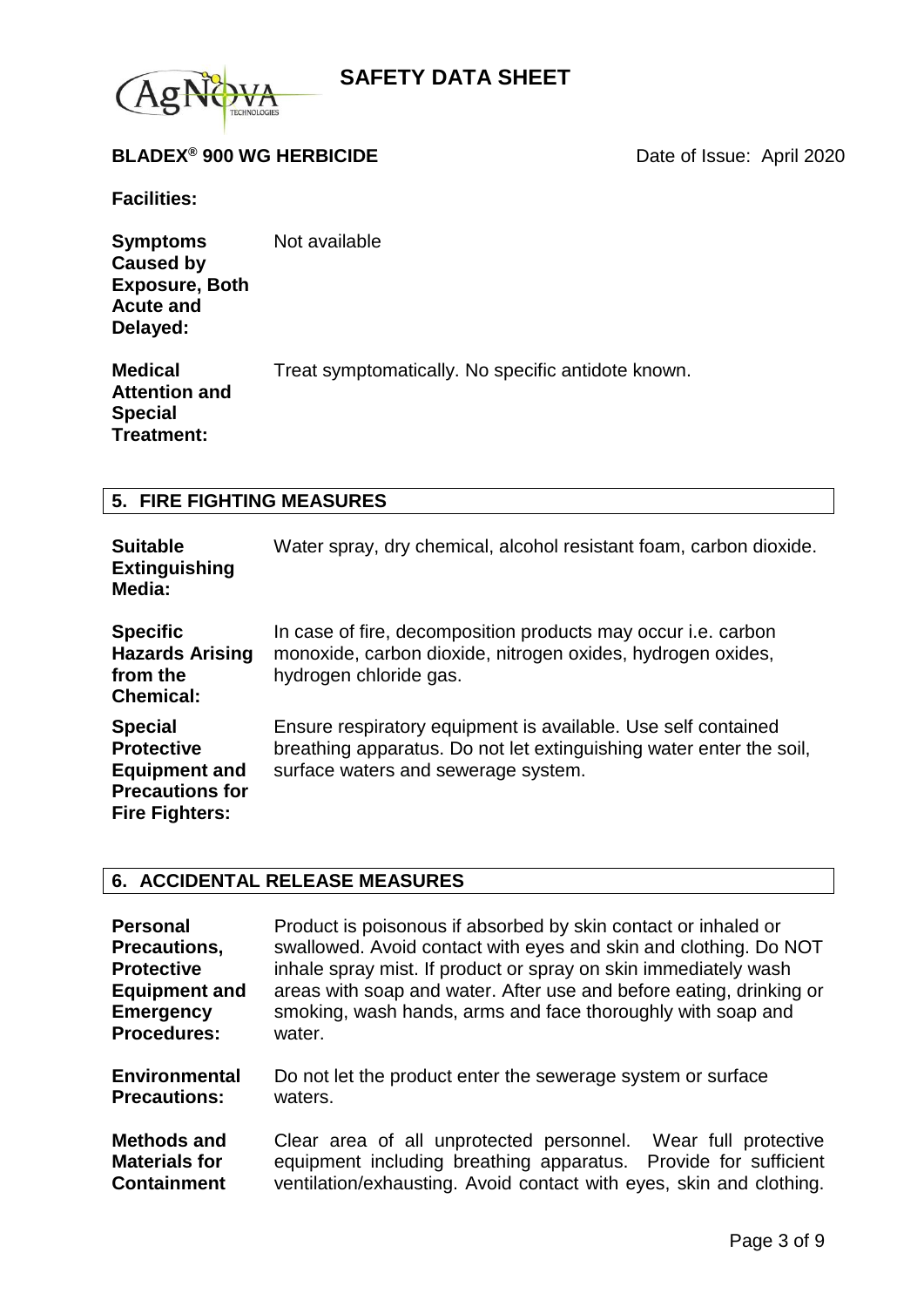



## **BLADEX<sup>®</sup> 900 WG HERBICIDE** Date of Issue: April 2020

**and Cleaning Up:** Avoid formation of dust. Ensure sufficient ventilation. Pick up mechanically. Store in closed containers. Disposal in accordance with section 13. Do NOT flush to drains or sewers. Do NOT contaminate streams, rivers or water courses.

## **7. HANDLING AND STORAGE**

**Precautions for Safe Handling:** Product is poisonous if absorbed by skin contact or inhaled or swallowed. Avoid contact with eyes, skin and clothing. Do not inhale spray mist. If product or spray on skin immediately wash area with soap and water. After use and before eating, drinking or smoking, wash hands, arms and face thoroughly with soap and water.

**Conditions for Safe Storage, including any Incompatibilit ies:** Keep out of reach of children. Store in the closed, original container, in a dry well-ventilated area, building or room, as cool as possible, away from children, animals or fodder. Do NOT store for prolonged periods in direct sunlight. Do NOT store with fertilisers, insecticides, fungicides and seeds. Protect product from frost. Keep away from food and drink. Ensure containers are correctly labeled and securely sealed. Eye-wash and washing facilities must be readily available. For disposing of spills have lime, absorbent material and open head drums on hand.

### **8. EXPOSURE CONTROLS AND PERSONAL PROTECTION**

| <b>Exposure</b><br><b>Control</b><br><b>Measures:</b>               | No exposure limits have been established.                                                                                                                                                                                                                                             |
|---------------------------------------------------------------------|---------------------------------------------------------------------------------------------------------------------------------------------------------------------------------------------------------------------------------------------------------------------------------------|
| <b>Biological</b><br><b>Monitoring:</b>                             | No data available                                                                                                                                                                                                                                                                     |
| <b>Control</b><br><b>Banding:</b>                                   | No data available                                                                                                                                                                                                                                                                     |
| <b>Engineering</b><br><b>Controls:</b>                              | Do not inhale spray mist.                                                                                                                                                                                                                                                             |
| <b>Individual</b><br><b>Protection</b><br>Measures, for<br>example, | Product is poisonous if absorbed by skin contact or inhaled or<br>swallowed. Avoid contact with eyes and skin and clothing. Do NOT<br>inhale spray mist. If product or spray on skin immediately wash areas<br>with soap and water. After use and before eating, drinking or smoking, |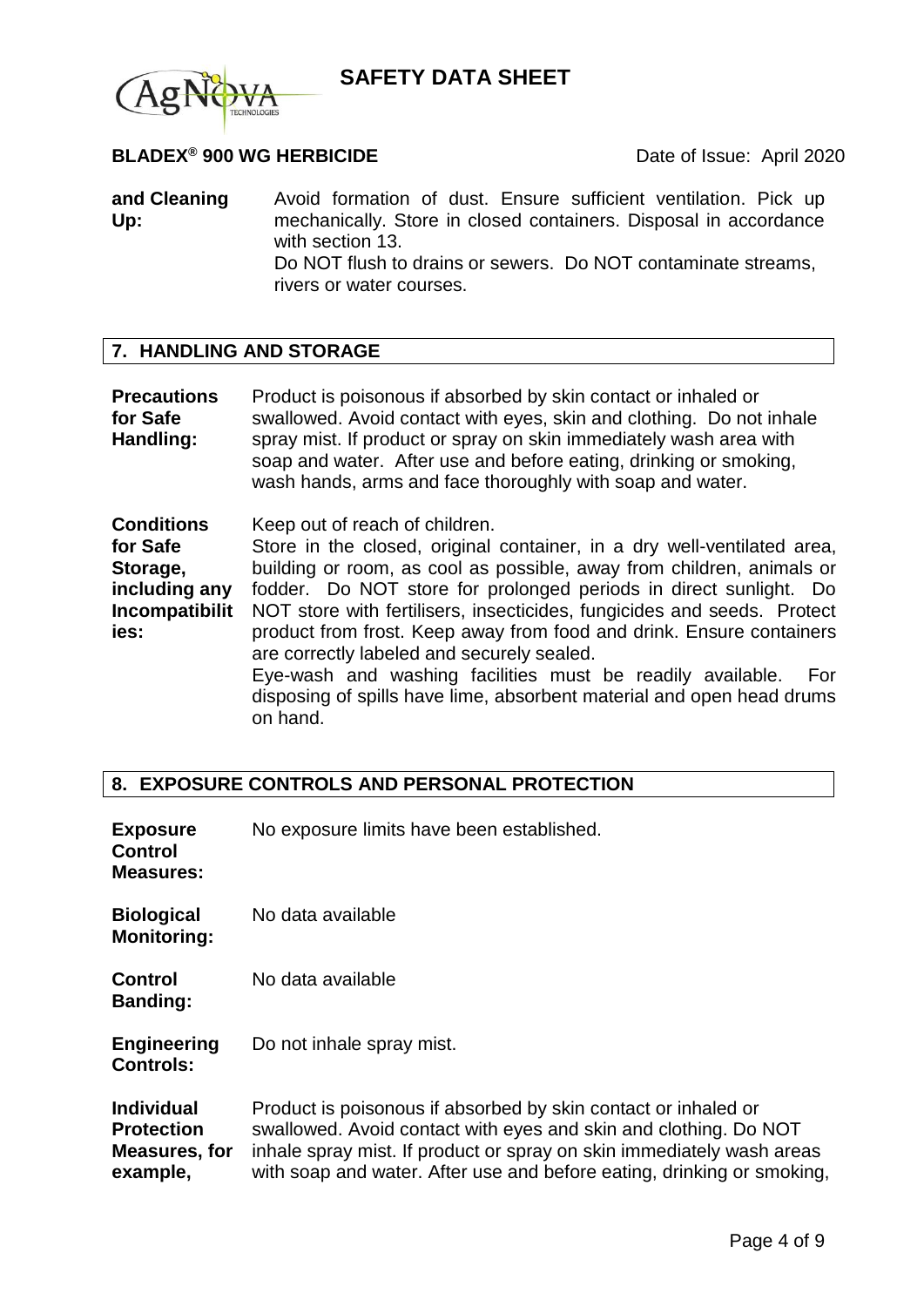

## **BLADEX<sup>®</sup> 900 WG HERBICIDE** Date of Issue: April 2020

**Personal Protective Equipment (PPE):** wash hands, arms and face thoroughly with soap and water.

## **9. PHYSICAL AND CHEMICAL PROPERTIES**

| Appearance:              | Off-white granules   |
|--------------------------|----------------------|
| Odour:                   | Characteristic odour |
| <b>Vapour Pressure:</b>  | 0.0002 mPa           |
| <b>Vapour Density:</b>   | Not applicable       |
| <b>Boiling Point:</b>    | Not applicable       |
| <b>Melting Point:</b>    | $167^{\circ}$ C      |
| <b>Solubility:</b>       | Dispersible in water |
| <b>Specific Gravity:</b> | Not available        |
| pH:                      | Not available        |
| <b>Flash Point:</b>      | Not applicable       |
| <b>Flammability</b>      | Not available        |
| (explosive) Limits:      |                      |
| <b>Auto-Ignition</b>     | Not applicable       |
| Temperature:             |                      |
| <b>Octanol/Water</b>     | Not available        |
| <b>Partition</b>         |                      |
| <b>Coefficient:</b>      |                      |
|                          |                      |

## **10.STABILITY AND REACTIVITY**

| <b>Chemical</b><br><b>Stability:</b>                           | Not reactive under normal ambient storage and handling conditions.                                                                                     |
|----------------------------------------------------------------|--------------------------------------------------------------------------------------------------------------------------------------------------------|
| <b>Possibility of</b><br><b>Hazardous</b><br><b>Reactions:</b> | Not reactive under normal ambient storage and handling conditions.                                                                                     |
| <b>Conditions to</b><br>Avoid:                                 | Not available                                                                                                                                          |
| Incompatible<br><b>Materials:</b>                              | Strong oxidizing agents, strong acids, strong bases.                                                                                                   |
| <b>Hazardous</b><br><b>Decomposition</b><br><b>Products:</b>   | In case of fire, decomposition products may occur i.e. carbon<br>monoxide, carbon dioxide, nitrogen oxides, hydrogen oxides,<br>hydrogen chloride gas. |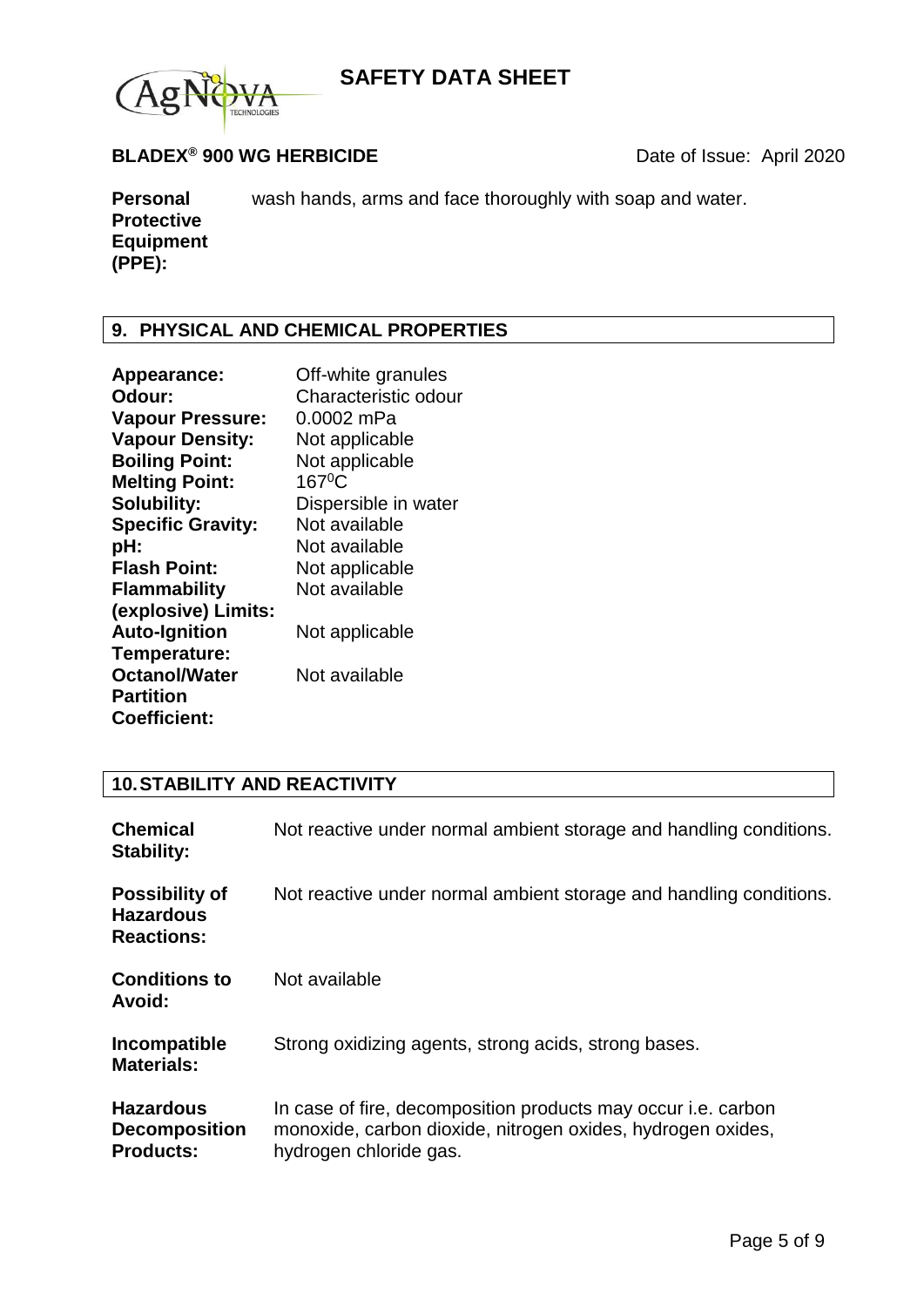

# **BLADEX<sup>®</sup> 900 WG HERBICIDE** Date of Issue: April 2020

# **11.TOXICOLOGICAL INFORMATION**

| <b>Technical cyanazine</b>                                                                           |                                                                |
|------------------------------------------------------------------------------------------------------|----------------------------------------------------------------|
| <b>Acute Toxicity:</b><br><b>Oral Toxicity:</b>                                                      | $LD_{50}$ Oral (ingestion) Rat = 288 mg/kg                     |
| <b>Dermal Toxicity:</b>                                                                              | LD <sub>50</sub> Dermal (skin contact) Rat $=$ $> 1,200$ mg/kg |
| <b>Inhalation</b><br><b>Toxicity:</b>                                                                | No data available                                              |
| <b>Skin Corrosion/</b><br><b>Irritation:</b>                                                         | No data available                                              |
| <b>Serious Eye</b><br>Damage/<br><b>Irritation:</b>                                                  | No data available                                              |
| <b>Respiratory or</b><br><b>Skin</b><br><b>Sensitisation:</b>                                        | No data available                                              |
| <b>Germ Cell</b><br><b>Mutagenicity:</b>                                                             | No data available                                              |
| <b>Carcinogenicity:</b>                                                                              | No data available                                              |
| <b>Reproductive</b><br><b>Toxicity:</b>                                                              | No data available                                              |
| <b>Specific Target</b><br><b>Organ Toxicity</b><br>(STOT) – Single<br><b>Exposure:</b>               | No data available                                              |
| <b>Specific Target</b><br><b>Organ Toxicity</b><br>$(STOT)$ –<br><b>Repeated</b><br><b>Exposure:</b> | No data available                                              |
| <b>Aspiration</b><br>Hazard:                                                                         | No data available                                              |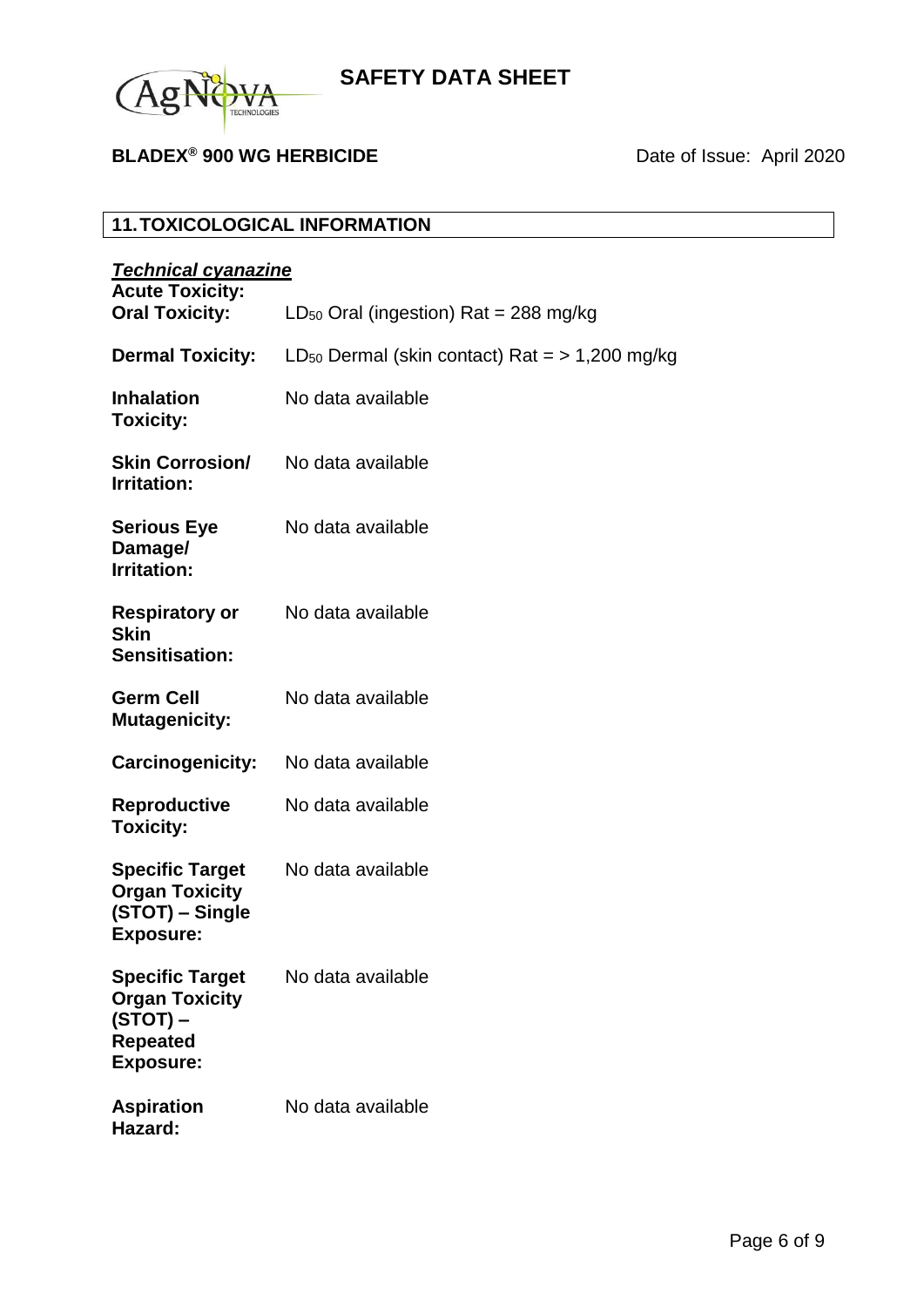

## **BLADEX<sup>®</sup> 900 WG HERBICIDE** Date of Issue: April 2020

### **12.ECOLOGICAL INFORMATION**

Dangerous to fish. May cause long term adverse effects in the aquatic environment. **DO NOT** contaminate ponds, irrigation channels, drains, streams, rivers or waterways with the chemical or used containers.

#### *Technical cyanazine*

| $1$ common cyangement<br><b>Ecotoxicity:</b><br><b>Toxicity to Fish:</b> | No data available |
|--------------------------------------------------------------------------|-------------------|
| <b>Toxicity to</b><br><b>Aquatic</b><br>Invertebrates:                   | No data available |
| <b>Toxicity to</b><br><b>Aquatic Plants:</b>                             | No data available |
| Persistence and<br>Degradability:                                        | No data available |
| <b>Bioaccumulative</b><br><b>Potential:</b>                              | No data available |
| <b>Mobility in Soil:</b>                                                 | No data available |

## **13.DISPOSAL CONSIDERATIONS**

### **Disposal Containers and Methods:**

### 1) *After Intended Use:*

Triple or (preferably) pressure rinse container before disposal. Add rinsings to the spray tank. Do not dispose of undiluted chemicals on site. Break, puncture, crush and bury rinsed container in a local authority landfill. If not available, bury container below 500 mm in a marked disposal pit specifically set up for this purpose clear of waterways, vegetation and roots. Empty container and product should not be burnt.

### 2) *After Spill or Accident:*

Dispose of sealed containers at an approved local waste disposal site marked and set up for this purpose clear of waterways, desirable vegetation and tree roots. Empty containers and product should not be burnt. Dispose of waste product through a reputable waste contractor. If disposal of unwanted treated seed is necessary, bury seed below 500 mm in a disposal pit, specifically marked and set up for this purpose clear of waterways, desirable vegetation and tree roots.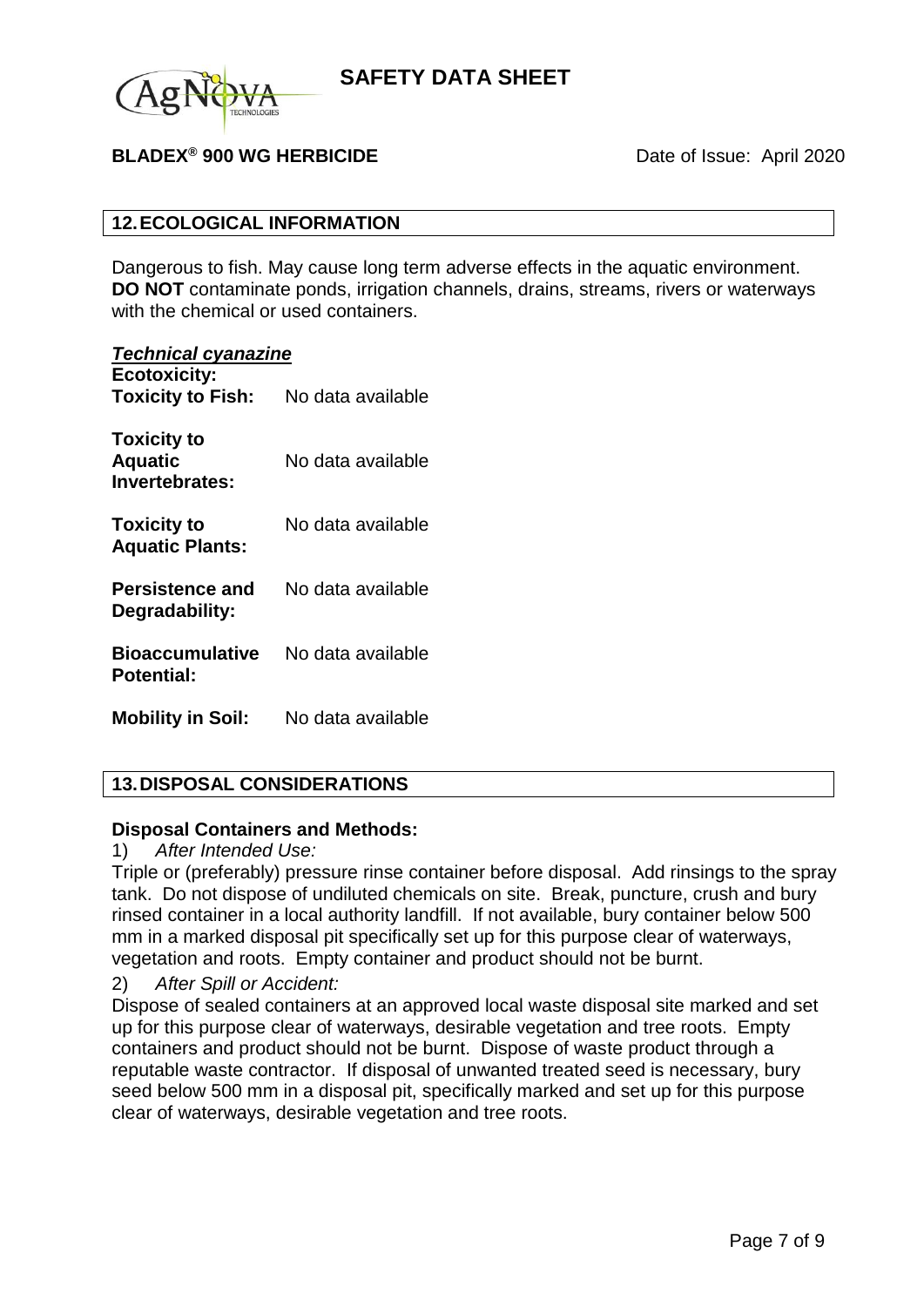

## **BLADEX<sup>®</sup> 900 WG HERBICIDE** Date of Issue: April 2020

### **14.TRANSPORT INFORMATION**

As Bladex is packed in 5 kg packs and 4 x 5 kg shippers, it is defined as a Dangerous Good in Limited Quantity and is labelled accordingly.



| <b>UN Number:</b><br><b>Proper Shipping</b> | 2763<br>TRIAZINE PESTICIDES, SOLID, TOXIC (contains cyanazine) |
|---------------------------------------------|----------------------------------------------------------------|
| <b>Name or Technical</b><br>Name:           |                                                                |
| <b>Transport Hazard</b>                     | 6.1                                                            |
| <b>Class:</b><br><b>Packing Group:</b>      | Ш                                                              |
| <b>Environmental</b><br><b>Hazards for</b>  | Hazardous to the aquatic environment                           |
| <b>Transport</b>                            |                                                                |
| <b>Purposes:</b><br><b>Special</b>          | None                                                           |
| <b>Precautions for</b><br>User:             |                                                                |
| <b>Additional</b>                           | Limited quantity: 5 kg                                         |
| Information:<br><b>Hazchem Code:</b>        | 2X                                                             |

### **15.REGULATORY INFORMATION**

| Schedule 6 |
|------------|
|            |

**APVMA:** Registered according to the Agricultural and Veterinary Chemicals Act 1994. APVMA Product Number: 57850

## **16.OTHER INFORMATION**

**Trademark** Bladex<sup>®</sup> is a Registered Trademark of AgNova Technologies Pty Ltd.